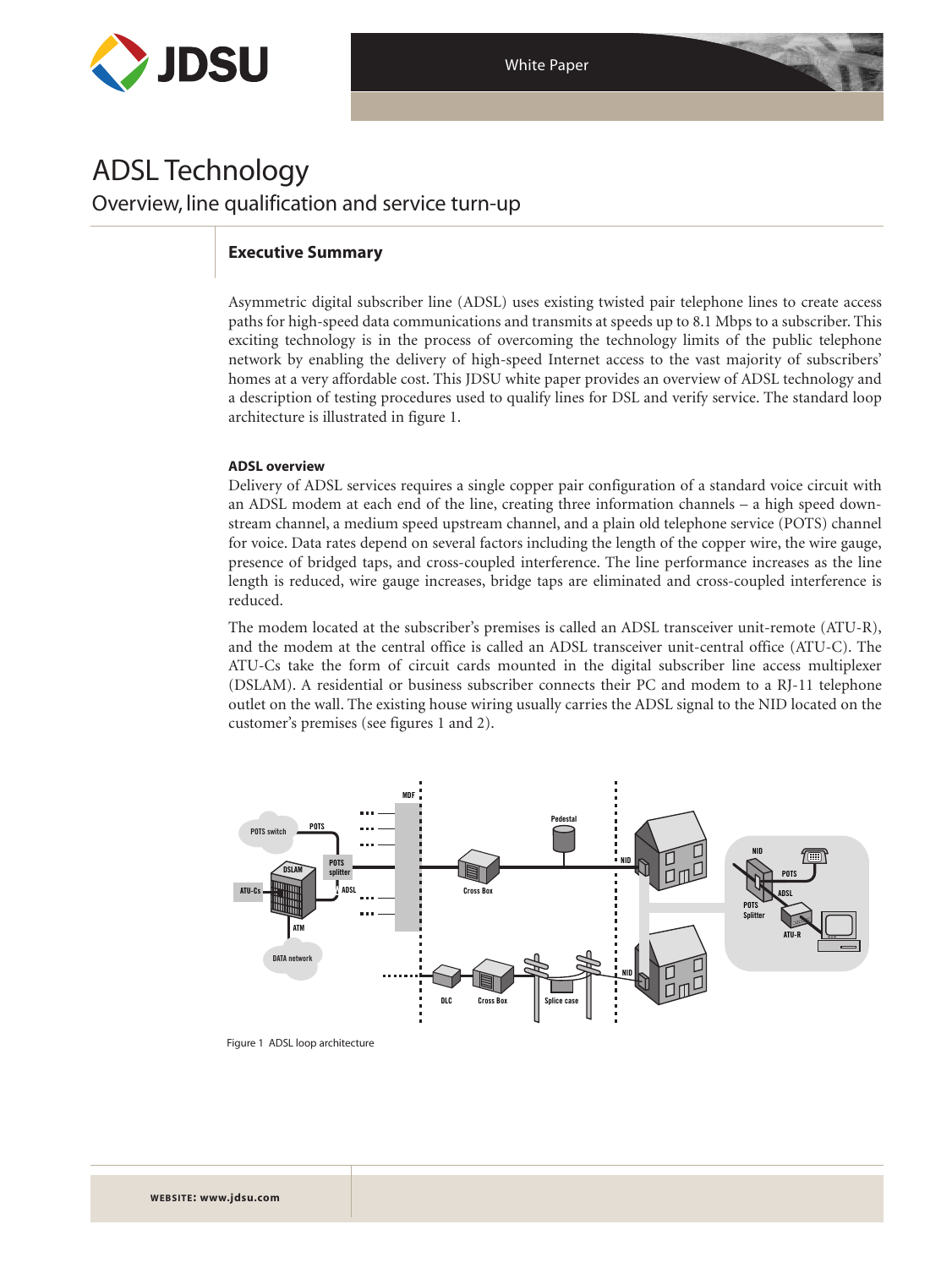

Figure 2 Signal at the customer premises

## **Physical connectivity**

At the central office, a main distribution frame collects the cables from many subscribers and uses a splitter to distribute the data traffic to a DSLAM and routes the regular telephone traffic over an E1/T1 connection to the public switched telephone network (PSTN). The DSLAM mixes DSL services from different subscribers into ATM virtual circuits. Often, a DSLAM concentrator is used in cases where an ILEC or CLEC has many DSLAMs distributed over a large geographic area. The DSLAM contains ATU-Cs where ADSL signals are multiplexed onto a high-speed interface connected to an ATM network. This ATM network provides access to the internet through internet service providers (ISPs). The DSL provider bundles the traffic destined for a given ISP and sends it over an E3/T3 or an STM-1/OC-3c connection. A broadband remote access server (BRAS) terminates the subscriber's IP session and directs it to the Internet backbone.

In most cases, POTS splitters at the network interface device (NID) and central office allow the copper loop to be used simultaneously for high-speed ADSL and POTS service. The POTS channel is split from the ADSL channel by a passive, low-pass/high-pass filter that separates the signals – low frequency for POTS and high frequency for ADSL – routing each to a separate wire pair. The splitter also protects the ADSL signal from POTS transients originating from handsets going on-hook and off-hook. ADSL service may be installed without using a "splitter" at the NID. Instead, micro filters are placed in-line with the phone jack at each telephone location. While this configuration sacrifices some level of performance, it allows the customer to self-install the CPE. Typically, micro filters are packaged with the ADSL modem in a self-install kit. Figure 3 illustrates various test points for ADSL service.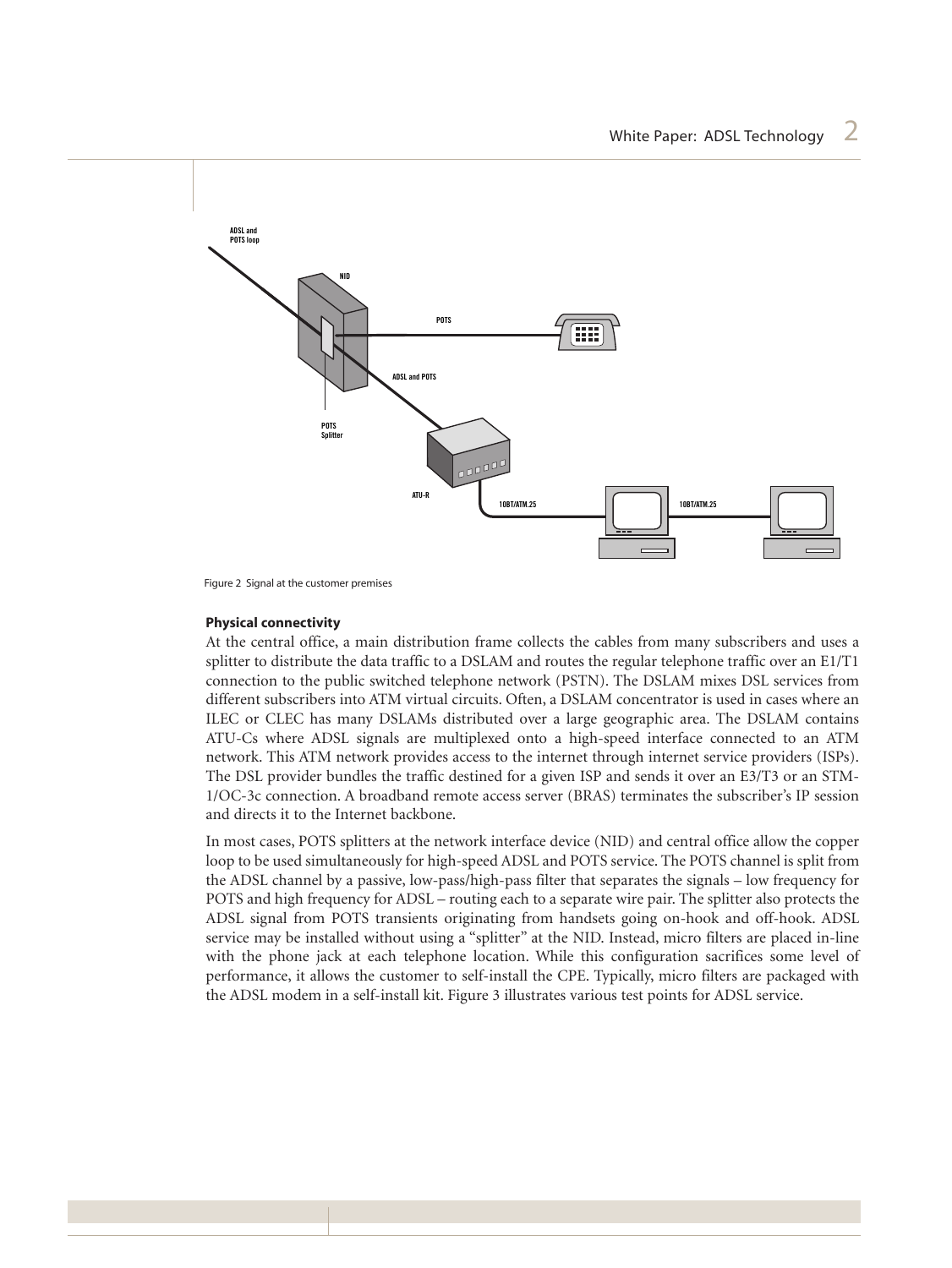

Figure 3 ADSL network layers

#### **ADSL signal encoding**

Traditional POTS uses a narrow 4-kHz base band frequency to transmit analog voice signals. This means that even with sophisticated modulation techniques, current modem technology can only achieve throughput of up to 56 kbps (downstream 56 K; upstream 32 K). To attain much higher throughput (up to 8 Mbps), ADSL uses a frequency range from approximately 20 kHz to 1.2 MHz. Frequency division multiplexing (FDM) creates multiple frequency bands to carry upstream and downstream data. The lower 0 to 4 kHz frequency range is reserved for POTS service. The frequency band from 25 K to 138 K is used to transmit upstream data, and the larger, higher frequency band from 138 K to 1.1 MHz is used for downstream data (see figure 4).



Figure 4 Frequency bands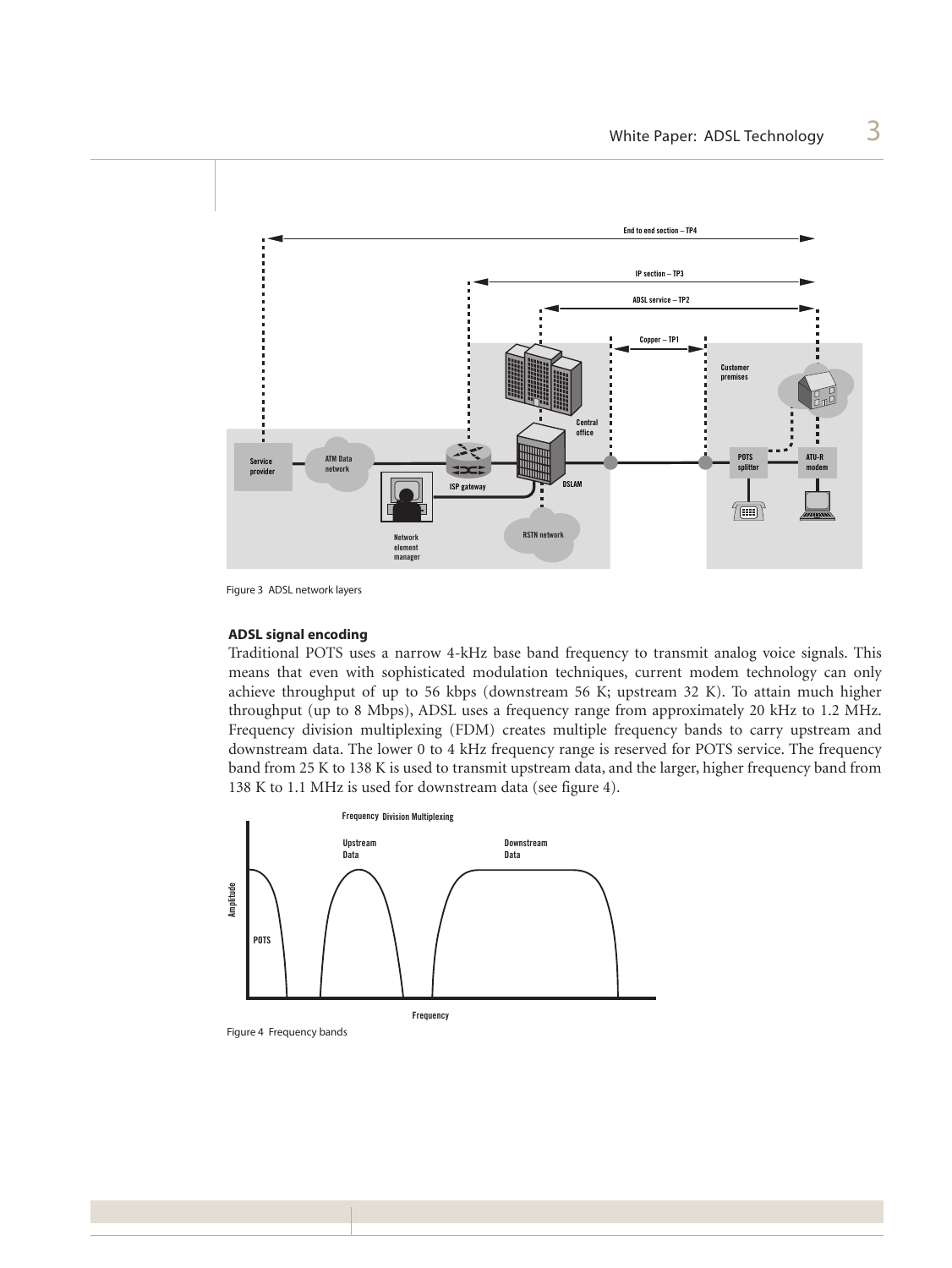The American National Standards Institute (ANSI) and the International Telecommunication Union (ITU) chose discrete multitone (DMT) modulation as the standard line code for ADSL. DMT, as its name implies, divides the data bandwidth into 256 sub-channels, or tones, ranging from 25 kHz to 1.1 MHz. Upstream data transfer frequencies range from 25 kHz to 138 kHz, whereas downstream data transfer frequencies range from 139 kHz to 1.1 MHz (see figure 4 and 5). Guardbands divide the three frequency bands. Each tone has a bandwidth of 4 kHz and a spacing of 4.3 kHz; each supporting a maximum number of 15 bits, as limited by its signal-to-noise ratio. Since the tones in higher frequencies are more susceptible to attenuation and noise, higher frequencies usually carry fewer bits per tone than lower frequencies. In addition to the normal data bits, an embedded operations channel (EOC) is provided as a part of the ADSL protocol for communications between the DSL modem and DSLAM. This device is used to provide in-service and out-of-service maintenance, retrieve a limited amount of status information, and monitor ADSL performance. The EOC may be used in the future to extend maintenance and performance monitoring.

ADSL is a fixed quality (fixed BER of  $10^{-7}$ ), variable rate service. During training, the ADSL system (ATU-R and ATU-C) evaluates the quality of the line by measuring the SNR and attenuation/ gain per tone. It can then decide on the maximum data rate sustainable on the copper loop and still maintain a BER of less than 10<sup>-7</sup>. This differs from most other digital transmission technologies (ATM, ISDN, etc.) which are fixed rate, variable quality services (variable BER). So, to evaluate the QoS for ADSL, examine line capacity and noise margin. The lower the capacity and higher the noise margin, the better the signal. In adaptive mode, BER will always be  $10^{-7}$  or slightly less, depending on the fixed minimum noise margin. After the line is evaluated, the max bandwidth is further reduced by the minimum noise margin (set at the DSLAM). This is usually –6 dB to allow for changes in SNR and becomes the upper limit for the data rate. Remember, the limiting factor is the BER and as long as BER remains less than 10<sup>-7</sup>, ADSL service requirements are met and synchronization will occur. The data rate may be less than desired but it still meets specification requirements.



Figure 5 Data bandwidth tones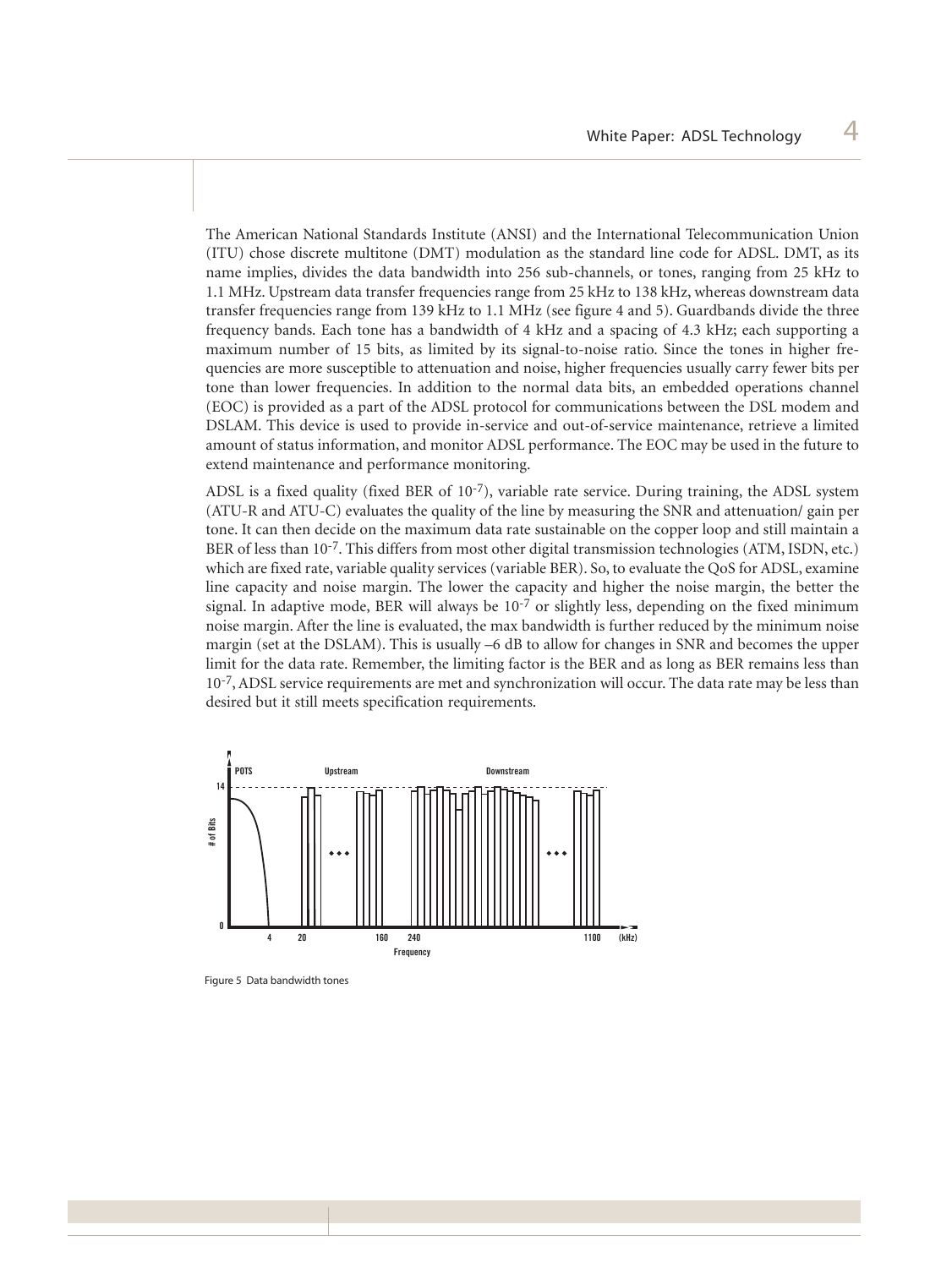## **Quadrature amplitude modulation**

ADSL uses quadrature amplitude modulation (QAM) (see figure 6) to achieve the 15-bit maximum that any single tone can carry. This technique employs a combination of amplitude modulation and phase shift keying. For example, a signal that transmits at three bits per baud requires eight binary combinations to represent the signal. This example assumes two possible measures of amplitude and four possible phase shifts, which allow for eight possible waves. Table 1 shows the correspondence between each binary combination and amplitude and phase shift. Using the above technique, a large bit stream can be broken down into three-bit words, as shown in the following example:

001-010-100-011-101-000-011-110

Figure 6 illustrates QAM-encoded signals of the above bit stream with each wave shifted in relation to the wave that immediately precedes it.



| <b>Bit Value</b> | <b>Amplitude</b>         | <b>Phase Shift</b> |
|------------------|--------------------------|--------------------|
| 000              |                          | None               |
| 001              | $\overline{2}$           | None               |
| 010              | 1                        | 1/4                |
| 011              | $\overline{2}$           | 1/4                |
| 100              | 1                        | 1/2                |
| 101              | $\overline{2}$           | 1/2                |
| 110              | 1                        | 3/4                |
| 111              | $\overline{\phantom{0}}$ | 3/4                |
|                  |                          |                    |

Table 1 Quadrature amplitude modulation

Figure 6 Example of QAM encoding

#### **Protocol stack**

Data communications between the CPE, CO and ISP (refer to figure 3) take place using rules or protocols that govern every aspect of the communications process. Protocols come in stacks made of layers with each layer defining a specific portion of the communications process. The lower layers, which deal with the reliable transfer of data from source to destination, are most critical for ADSL commissioning. The lower layers are from bottom to top:

- 1. The physical layer which is concerned with the establishment of the physical circuit between two devices. The ADSL specification defines the physical layer, including the wire gauge, span lengths, acceptable bridge tap length, etc.
- 2. The data link layer provides for transport of data over the physical layer.
- 3. The network layer is concerned with routing data through an overall network.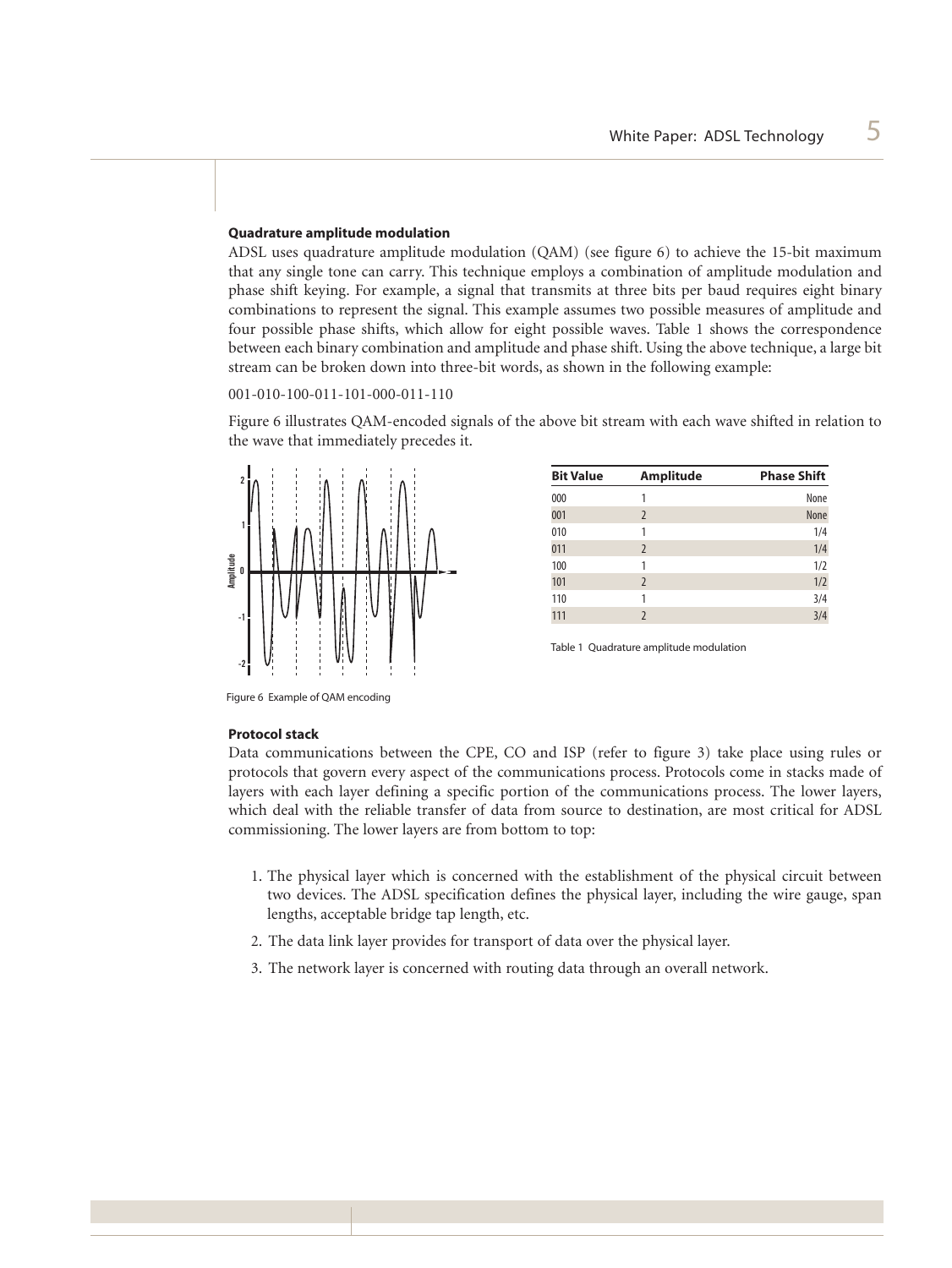Defining ADSL as the target physical layer raises the question of how to define the link layer so as to bridge the gap between the physical layer and the well defined layer 3 specification known as the internet protocol (IP). The requirements for a personal broadband service include handling timingsensitive transmission of video and audio services while efficiently transferring large and variable blocks of data involved in traditional data communications tasks such as web browsing and file downloads. Asynchronous transfer mode (ATM) meets these requirements by using a short, fixedlength frame called a cell to hold data passed from higher layers. This short, fixed length allows ATM to transport both data and realtime information. Realtime traffic has to wait no more than one 53-byte cell for processing while in conventional data communications networks a realtime packet could be trapped behind several large data packets. This makes it possible to transmit realtime traffic methodically, slipping it into a stream of data carrying cells. ATM also offers the advantage of making it easy to interleave different user data streams into a common connection with no impact on the individual users.

## **ATM encapsulation**

The 48 bytes of payload available in an ATM cell is insufficient for most applications so ATM uses adaptation layers to take the packets from a higher level protocol such as IP and carry them in ATM cells. In almost all cases ATM adaptation layer 5 (AAL5) is used to carry Internet traffic. AAL5 has no header but has a trailer that provides error correction. Also, some way of identifying to which protocol a particular packet belongs is needed so that it can be passed to the correct application at the higher layer. Three widely used options are HDLC, VC-Mux and LLC-SNAP, which are described in RFC1483. Many providers have determined that the most cost-effective method for connecting to the customer premises access device is via Ethernet, so this protocol also often runs on layer 2. Finally, the point-to-point (PPP) protocol is often used on layer 2 because of its ability to connect a net-work of hosts over a simple bridging access device to a remote access concentrator. With this model, each host uses its own PPP stack, presenting the user with a familiar interface (see figure 7).



**Encapsulations ± All mainstream encapsulations need to be supported**

Figure 7 Encapsulation stacks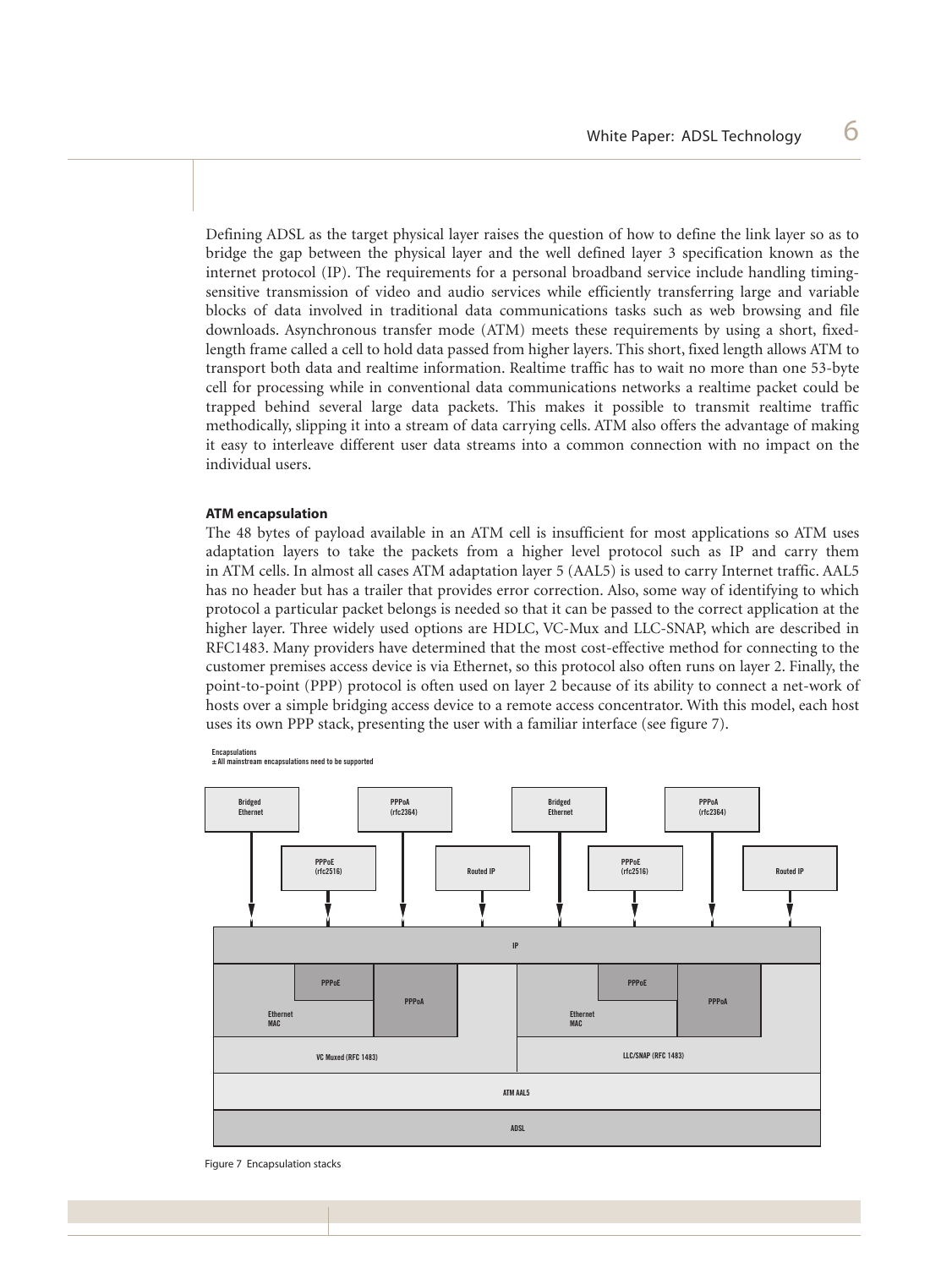The ADSL connection from the customer premises equipment to the internet service provider is always on; therefore, unlike analog or ISDN modems, ADSL requires no dial-up. When an end user turns on the ATU-R, synchronization is established with the ATU-C. When the connection is made, a permanent virtual connection (PVC) is established between the ATU-R and the service provider's ATM network. Each PVC is configured to connect the DSL line to the ATM network, which is then configured to route traffic to an ISP. As a result, the end user has a direct link to the internet via the ISP as long as the ATU-R is turned on.

#### **Network management system**

The network management system (NMS) (see network element manager figure 3) acts as the control center for the ADSL system. The NMS is used to analyze the network's quality and performance, based on system parameters such as minimum and maximum bit rates. When a new line is commissioned, the NMS is used to set end user configurations, which include bit rate settings, that limit throughput. For example, if the end user is paying for a 1 Mbps service, the NMS is set to a maximum bit rate of 1 Mbps. Likewise, if another end user is paying for a 3 Mbps, the NMS bit rate is set accordingly. The NMS is also used to control system settings, such as interleaved bit rates, noise margins and power settings that affect service quality.

## **Rate adaptation**

Because ADSL is implemented over a normal copper twisted pair, it must adapt to various conditions associated with the traditional analog phone line. The quality of the local loop varies dramatically, depending on gauge, installation practice, proximity to noise influences and other factors. A rateadaptive ADSL (RADSL) system attempts to deliver the best throughput by adjusting the connection to compensate for these problems. There are three possible modes in a rate-adaptive ADSL system, which is provisioned by the NMS. Each mode deals with startup and operations – or initial synchronization – in a different manner, as described below.

In manual rate adaptation, the NMS specifies at startup the desired bit rate that the ATUs must support. If conditions are not satisfactory to achieve this rate, the synchronization between the ATUs fails and resynchronization is attempted. During the period after synchronization occurs, called Showtime, the ATUs maintain the NMS-specified bit rate. In rate adaptation at initialization, the NMS specifies at startup the desired minimum and maximum bit rate range that the ATUs must support. The ATUs attempt to maximize throughput up to the maximum bit rate setting. If conditions are not satisfactory to achieve the minimum bit rate, synchronization between the ATUs fails and resynchronization is attempted. Once the bit rate is established, the ATUs maintain the NMS-specified bit rate. In dynamic rate adaptation, the ATUs attempt to maximize throughput at startup, as is the case with the previous model. During Showtime, the system monitors the line condition, and continuously attempts to achieve the maximum bit rate possible based on the NMS settings.

#### **Bit swapping**

When implemented, bit swapping occurs during the synchronization process in all three rate-adaptive modes. The ADSL system adjusts signal parameters to compensate for network problems, such as attenuation, crosstalk or noise. As the system operates, the quality of each 4-kHz sub-channel is monitored constantly. Adjustments are made to the bits-per-tone distribution to maintain performance. If the noise margin for a particular tone degrades below the minimum noise margin and compromises system performance, one or more bits on that tone are moved automatically to another tone that can support additional bits. This monitoring results in higher performance and more robust communications by allowing the ADSL system to adapt continually to changing channel and noise characteristics (see figure 8).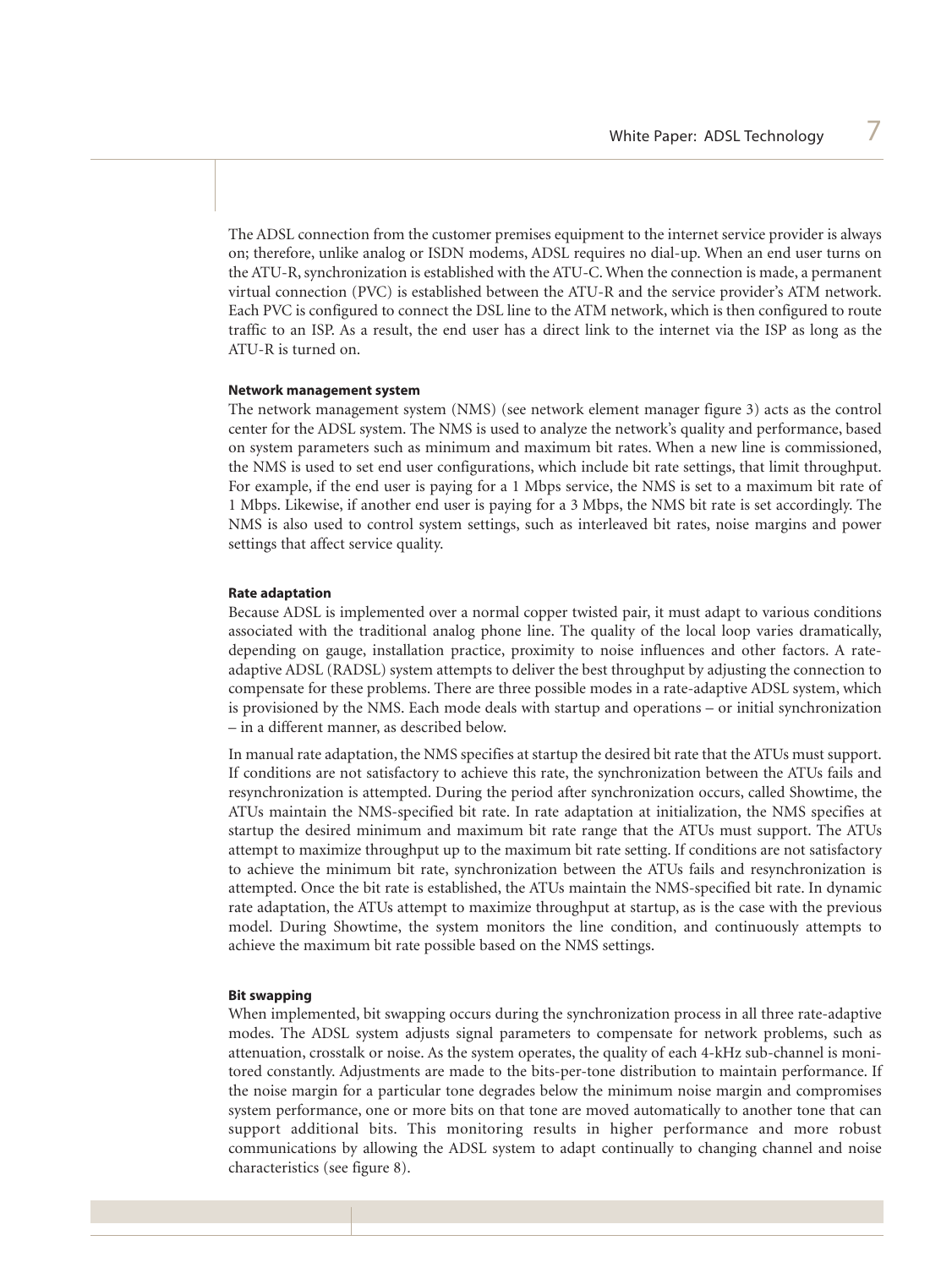

Figure 8 Bit swapping

ADSL transmission techniques make it possible to leverage the existing out-side plant (OSP) to provision high-speed voice and data services rapidly. This eliminates the need for major investments to upgrade the OSP, as would be required for alternative architectures such as fiber in the loop or hybrid fiber/coax. On the other hand, ADSL service is dependent on the quality and design of the OSP, so prequalification of copper loops is necessary to determine if the loop is capable of supporting ADSL transmission.

#### **OSP requirements**

Typical ADSL implementations are designed to work at loop lengths up to 18,000 feet in length at 26 AWG with a downstream speed of 1.5 Mbps and at a duplex speed of 128 Kbps. But other factors in the local loop do interfere with ADSL service. Load coils cause problems because they are designed to suppress exactly the signal that DSL modems need to transmit high-speed data. The effect of a load coil is equivalent to adding about 20,000 feet to the line length, making the line unusable for DSL service. In most cases, load coils must be identified and removed from lines supporting ADSL.

Bridge taps also interfere with DSL service because they act as a trans-mission line stub with adverse effects at high frequency. As a general rule, the length of all bridged taps on the span should total less than 2,500 feet, with no single tap exceeding 2,000 feet.

For instance, eight 60-foot bridged taps are acceptable, but one 2,400-foot tap is unacceptable. The closer the bridged tap is to the ATU-R, the more likely it is to impair performances by returning reflections that contain more energy than incoming data pulses from the ATU-C. If this occurs, the circuitry is unable to distinguish between data and unwanted reflections. For example, a bridged tap within 300 to 600 feet of an ATU-R can dramatically impair the ADSL signal. For these reasons, it is recommended that bridged taps be removed within 1,000 feet of the ATU-R for best performance.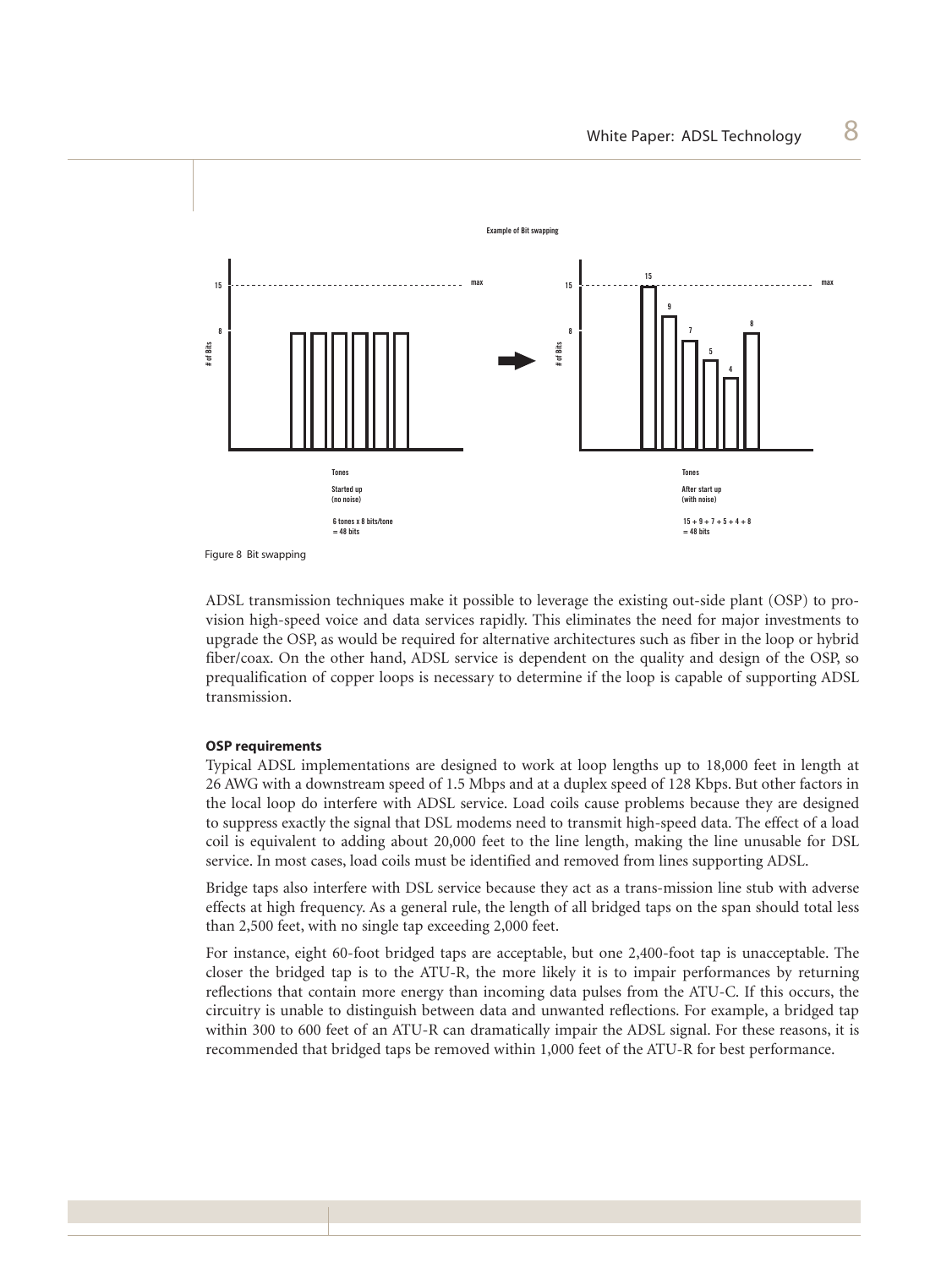One approach to ADSL qualification of the local line involves using the operations support system (OSS) to measure loop length and determine the line length and check for the presence of bridge taps and load coils. The problem with this approach is that the OSP may have been modified so many times over the past decades that the OSS is not accurate enough to qualify a local loop for ADSL service. This gap is filled by testing tools such as the JDSU HST-3000 that tests all local loop elements needed to qualify the circuit for ADSL and other xDSL variants. The HST-3000 has a precision digital volt/ohm meter (DVOM) with resistance to measure AC continuity as well as find shorts and grounds. It measures loop length using tip-to-ring capacitance measurements. The HST-3000 includes a time domain reflectometer (TDR) that makes it easy to measure the length and location of a bridge tap, wet sections and load coils. With the TDR's dual trace mode a known good pair can be compared to a faulty pair. If the problem is inter-mittent, tracing will continue until the problem reappears. A load coil counter determines the number and type of load coils in the line. The HST will also quickly and accurately identify cable faults such as shorts, grounds, crosses, splits, opens and high-resistance faults. Tests can be performed at the CO or the CPE or anywhere in between.

To physically qualify a copper line for digital service, it is recommended that the technician run a series of tests that check for physical faults as well as the line's ability to support digital data transmission. These tests are referred to as the "Good Pair Check" which runs AC/DC voltage, resistance and opens to check for faults and the "5-Point Close Out" test which runs in series current, loss, noise, power influence and longitudinal balance to verify line quality. These tests can be run easily with the HST-3000 simply by selecting the applicable script. The results are compared to predetermined parameters and results given with pass, marginal or fail. The reason these tests are run is because digital signals typically run at higher frequency than voice and are more easily attenuated or are more sensitive to noise, impairments and faults. By verifying the digital quality of a copper line, the technician can eliminate the need for repeat truck rolls after service is commissioned.

For the "Good Pair Check", AC/DC voltage obviously determines the presence of an AC signal and battery on the line. Resistance measurements determine the presence of shorts, which can stop or impair signal transmission and grounds, which can add noise. Opens verify loop length and the presence of one-sided opens which affect balance and signal quality.

The "5-Point Close Out" test measures the parameters against known good thresholds to determine line quality or the ability of the copper to support a digital signal. Current is typically  $>23$ mA, loss <8.5 dBm, noise <20 dBrnc, PI <80 dBrnc and balance >60 dB. Results that are out of specification require further testing with WB TIMS, TDR, RFL or load coil detector to determine type and location of faults or impairments.

#### **Service turn-up**

Before the provider commissions the DSL service, technicians need to test all the connections of a DSL network, from the CPE through the network. The technician validates and confirms several protocol layers to confirm the network can transport data and voice signal payloads. Since the failure of any transport, network or service layer causes the service to fail, testing the customer's entire service, not just synchronization between the NID and the DSLAM eliminates the need for repeat truck rolls to trouble-shoot the network connection and CPE.

An efficient method to accomplish this task is with a test set that simulates the ADSL modem and communicates with both the DSLAM and the subscriber's PC. This validates and confirms all protocol layers from the PC into the ATM cloud.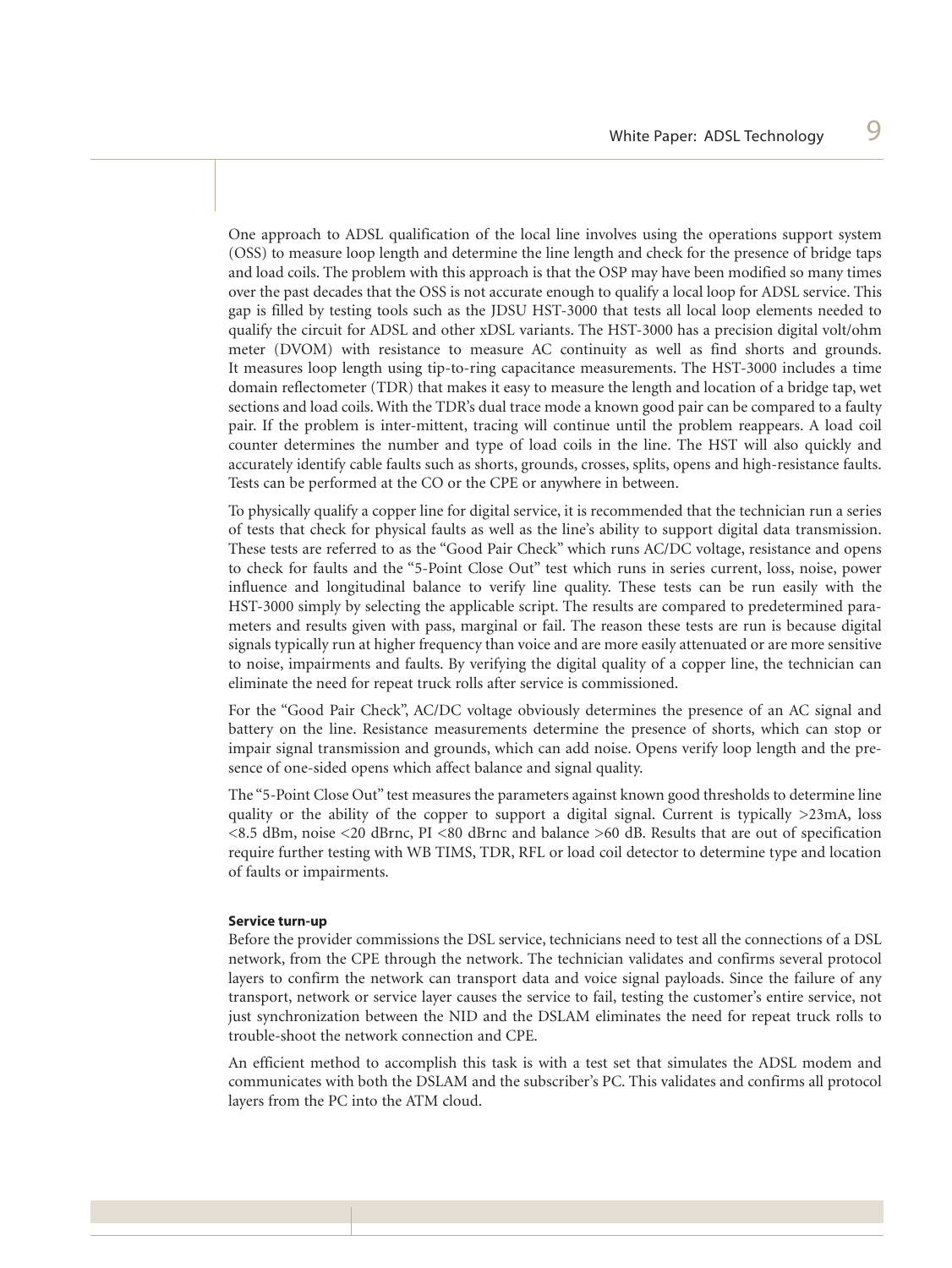Technicians can use such an instrument to determine if a complete path or circuit exists from end-toend at the ATM layer and if the ATM cells are aligned with the upper protocol layers. The JDSU HST-3000 establishes and maintains the connection through the network by establishing a permanent circuit at network layers 2 and 3, making it possible to check the network end-to-end from the customer's site through the network. The test set also includes the PPP protocol making it possible to look past the DSLAM into any service provider's network and verify correct mapping and connectivity.

## **Testing the customer's PC**

The HST-3000 when used on the LAN side of the network tests the Ethernet connectivity of the subscriber's equipment. As more ADSL networks are commissioned, experience shows many problems result from CPE configuration errors and network provisioning. Quickly identifying these problems and informing the subscriber saves time otherwise wasted on troubleshooting the ADSL connection.

The test set quickly and easily confirms DSL physical layer performance by emulating DSL transceiver unit modems. In this mode of operation, the test set verifies the actual DSL signal rate for the current connection and the connection's maximum possible rate. It checks the signal-to-noise margin to evaluate the DSL signal strength over the loop, pointing to future performance capabilities and limitations. Technicians synchronize the DSL Services Tester at different points on the loop to segment faults on the physical layer. The test set connects the line and establishes synchronization with the DSLAM. The ADSL tester evaluates line quality by measuring signal-to-noise ratio (SNR) and attenuation/gain per tone. It then decides on the maximum data rate sustainable from the copper loop while maintaining a bit error rate of less than  $10^{-7}$  based upon a minimum noise margin, typical –6 dB, which is set at the DSLAM.

The test set then measures the maximum rates at which the ADSL service can operate on this particular loop, under current operating conditions. Line capacity is calculated by comparing actual and maximum rates as an indication of robustness or "spare" capacity. If the maximum data rate set by the DSLAM falls below the available bandwidth, the link shows a higher noise margin or lower capability. When maximum rates exceed actual rates by a significant margin, the line should be immune from future degradation and is upgradable. Capacity values of 95 percent or higher indicates a low tolerance to noise, and do lead to future problems.



Figure 9 Physical layer for test access points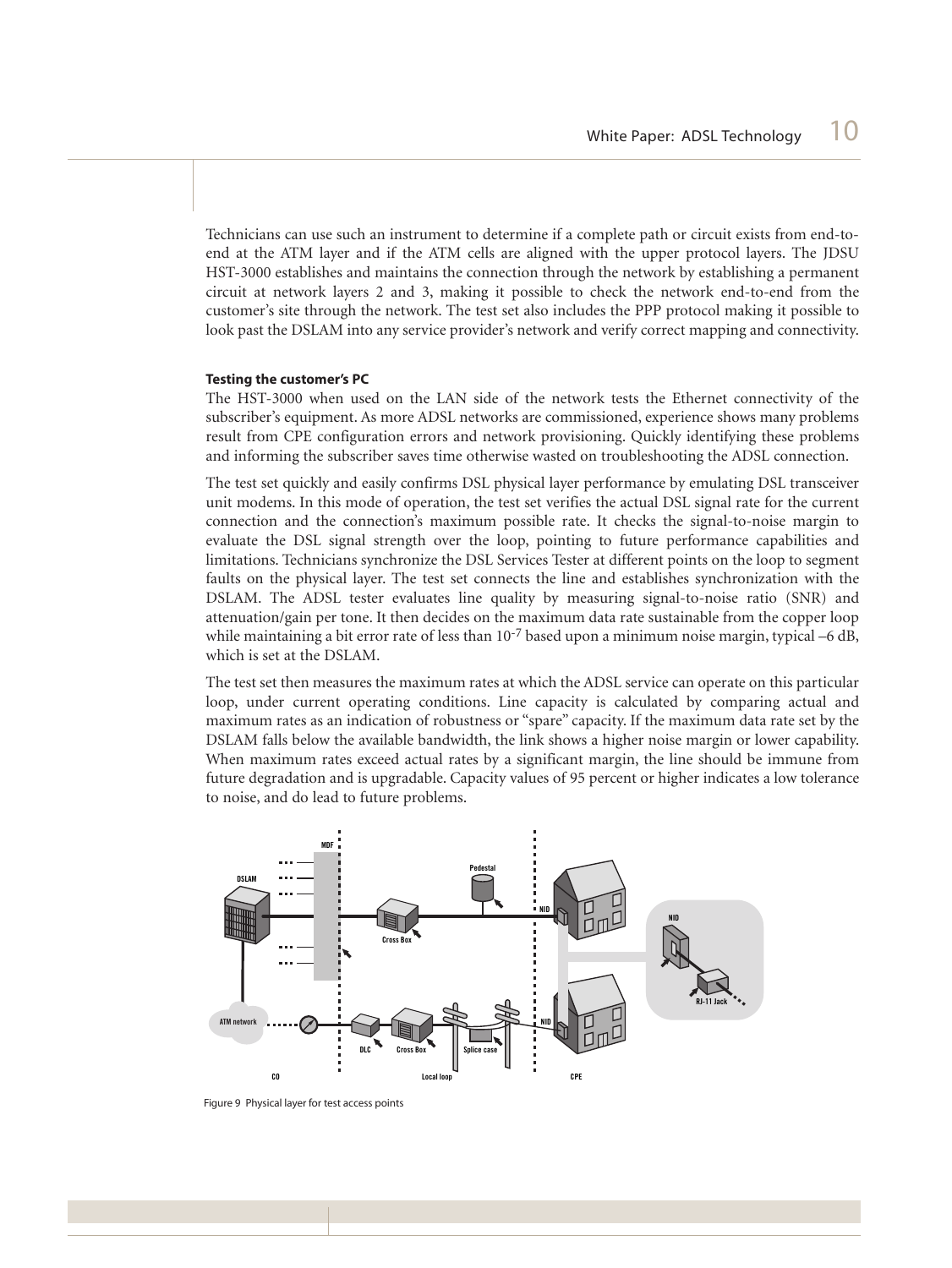## **Troubleshooting qualification and synchronization problems**

If the service qualification fails, or if the system does not synchronize, the following systematic trouble isolation procedures are recommended. First, replace the ATU-R with the test set to perform emulation and attempt to synchronize with the installed ATU-C.

If you are able to synchronize with the test set but not with the ATU-R, a check of the minimum bit rate setting at the NMS is recommended. If the minimum rate is set too high, the ATU-R does not synchronize. If the NMS settings are correct, the ATU-R should be replaced. If you cannot synchronize at the NID, check for a dial tone to determine if the network is connected to the central office. If there is no dial tone, check for an open using a loop-troubleshooting tool with a TDR. If a dial tone is available, check for load coils on the span. If there are none, move up the loop to the next access point, typically the pedestal. Disconnect the connection from the pedestal to the customer premises equipment, and connect the test set to the loop facing the central office or digital loop carrier. If synchronization is successful, isolate the problem on the loop between the pedestal and the NID. Continue this process, as needed, along the complete copper span, checking the splice case, cross box, and main distribution frame.

If synchronization is successful at the NID, the inside house wiring is most likely the cause of the problem. Typically, this problem is isolated with a simple digital volt ohmmeter. An alternate solution is to install a home-run line directly from the NID to the wall outlet. If synchronization is possible in the house but the performance is poor, move the test set to the NID to check for improved performance. If performance shows an improvement, the cause of the problem is probably faulty inhouse wiring. If synchronization is possible at the NID but performance is poor, the source of the problem is most likely on the span. Perform a wide-band frequency sweep and look at the bits carried per DMT tone. Compare the bits per DMT tone to the SNR per DMT tone (see figure 10).



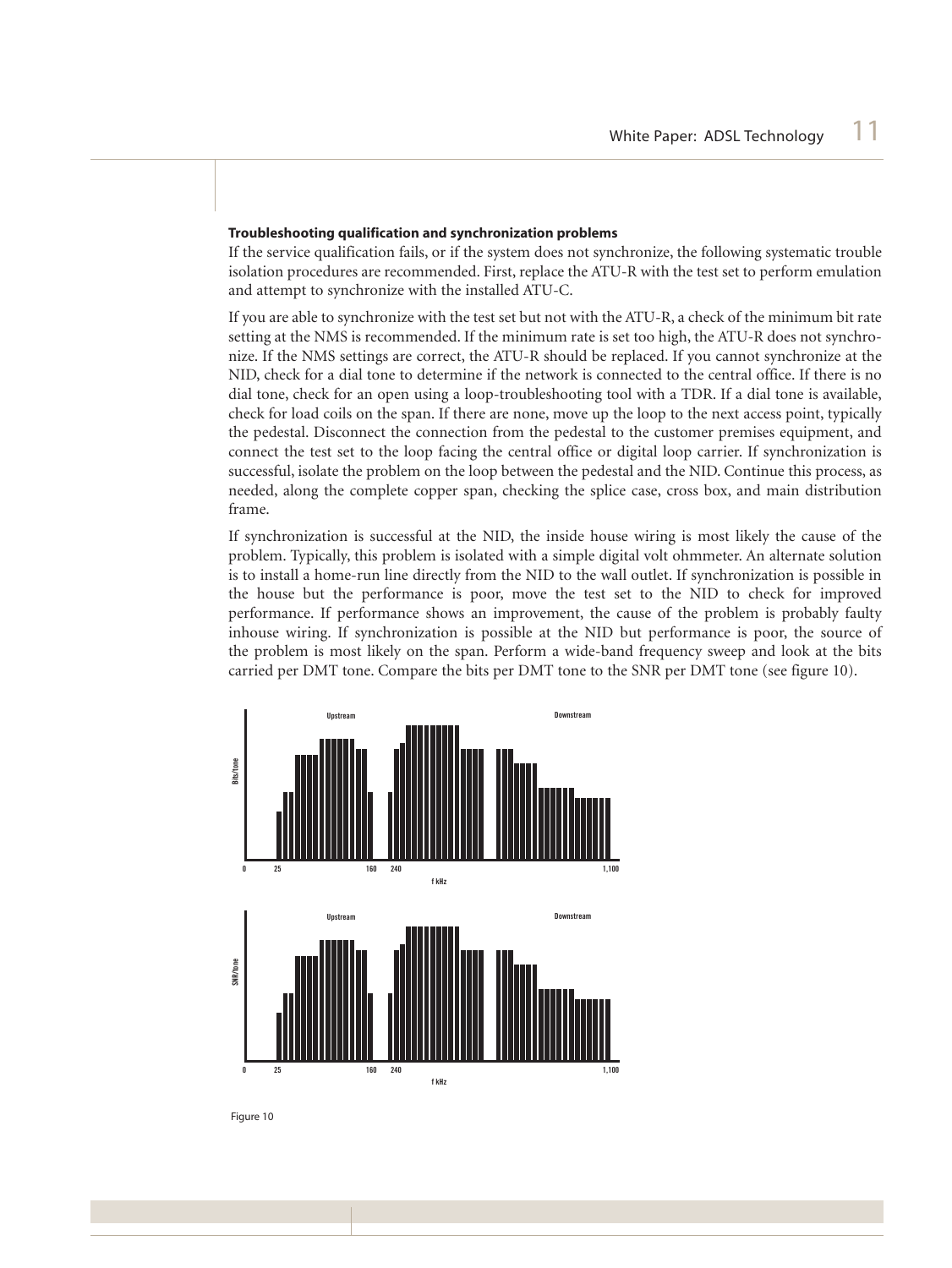#### **Measuring ADSL performance**

Once the line synchronizes, the test set measures items such as noise margin, actual up and downstream rates, maximum up and downstream rates, signal attenuation, and line capacity. A high noise margin, 14 dB in this example, suggests a high quality line. The noise margin indicates how much noise can be tolerated before degrading the line below a BER of 10-7 performance level.

If slow service is indicated, technicians can look at the bits per tone measurement. Dips in the bit per tone graph indicate interference. Checking the frequency of the interference often makes it possible to identify its cause. The accompanying chart shows the frequencies associated with common interference sources, such as T1, E1 and HDSL. If the bits per tone are taking a hit and it is determined that noise is not the cause, then the cause could be a DC fault, such as a bridge tap or a wet section. Very low or nonexistent bits per tone in the high frequency band indicate the presence of a long loop. If there is a major dip in the bits-per-tone graph but the noise power-per-tone graph does not show any abnormalities, the most likely troubles are bridged taps or wet sections on the span. Use a loop-troubleshooting tool with a TDR to find and fix these problems. If the bits per tone are low across the whole bandwidth, the cause is most likely DC troubles on the loop, such as shorts or grounds.

A major dip in bits per tone indicates AC trouble on the loop. To verify the type of AC trouble, compare the bits per tone to SNR. If the noise influence and bits-per-tone dip occur at the same frequency, the degraded performance is most likely due to a transmission influence. The particular frequency will help identify the source of influence or crosstalk. An example of possible shared frequency zones could be T1 centered at 770 kHz or HDSL at 196 kHz.

#### **Verifying end-to-end service**

A true test of end-to-end service requires verifying access to that service. ATM cells must be synchronized from end-to-end for the network to reliably transport data and voice signal payloads. Technicians use the instrument to determine if a complete path or circuit exists from end-to-end at the ATM layer and if the ATM cells are aligned with the upper layer protocols. The test set is used in the IP PING mode to verify the routing connectivity across the network to an IP host or server while assessing packet loss rates and packet delay to and from the PING destination. The instrument checks the IP layer by verifying if another host device is alive and able to echo back, uses a flood mode to gauge network congestion, and determines the minimum, maximum and average packet delay time of IP packets. Tracking packet delay and loss helps determine whether delays and slow service are due to provider error or CPE problems.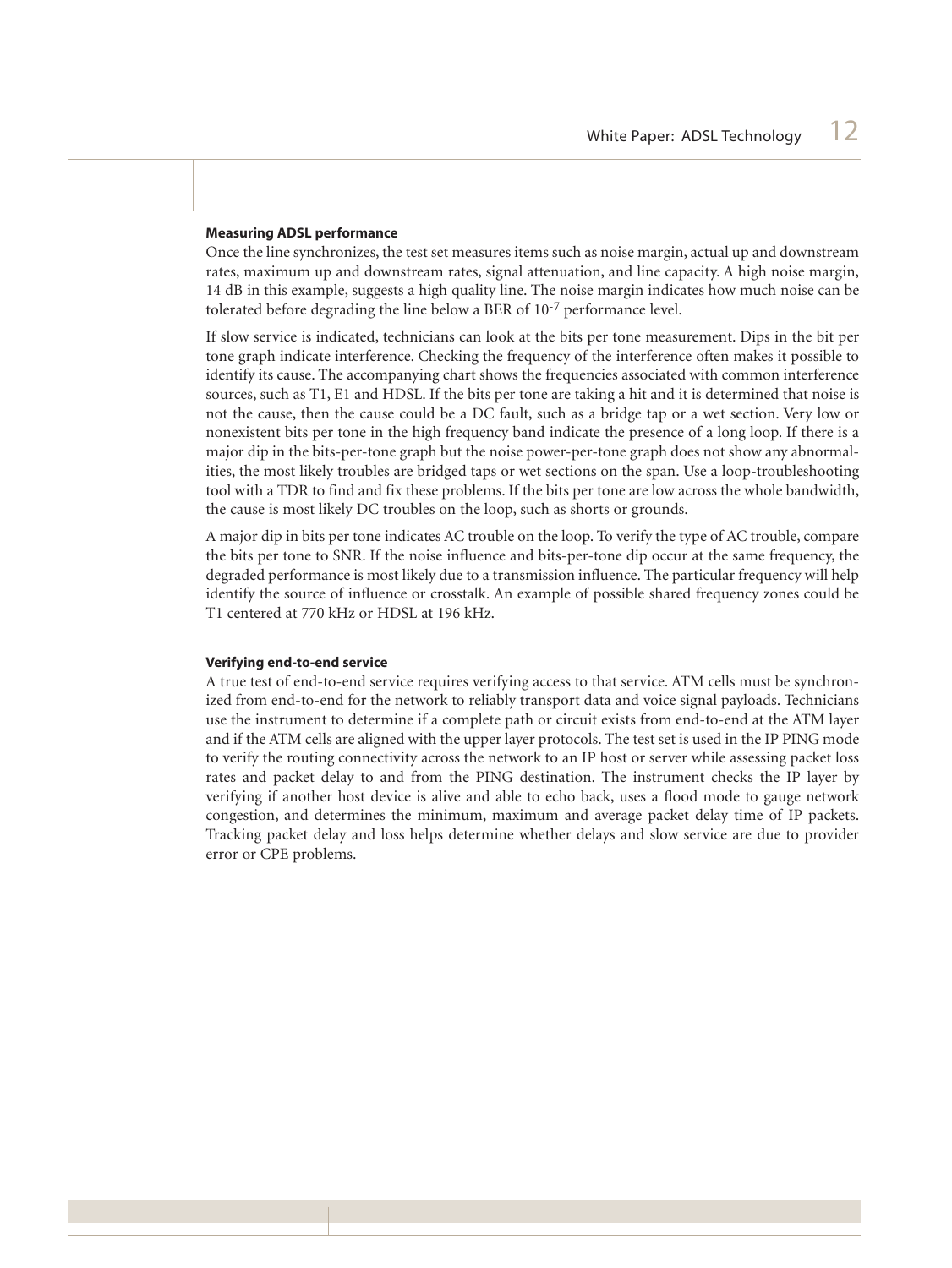Since users can only reach the ISP end of the service with the correct username, password, and encapsulation, test tools must support the appropriate IP encapsulations and authentication protocols for effective IP PING support. When setting up a test tool, enter the following information:

- IP Encapsulation stack (for example PPPoA)
- RFC1483 option (LLC-SNAP or VC-Mux) (now superseded by RFC2684)
- ATM Channel identifier (VPI-VCI)
- Username (if using a PPP-based stack)
- Password (if using a PPP-based stack). Once the ATM channel (VPI-VCI) and encapsulation type are known, it is a good idea to save the setup, because they are often common to all subscribers.

## **Configuring the PPP client**

The password authentication protocol (PAP) or challenge handshake authentication protocol (CHAP) username and password are entered into the PPP client. Depending on the implementation, this client either resides within the ADSL modem/router or on the PC. Since the username and password are not always obvious at the time of installation, the technician needs to obtain this information (PAP or CHAP password) before commissioning a PPP-based service.

Whatever the encapsulation type, an IP source address needs to be configured in the PC and ADSL router (but not for an ADSL bridge). There are several ways of finding the needed source IP address, so that a technician can authenticate and perform a PING from a tester:

– *Static* – Manually type in the IP source address and Subnet Mask.

– *DHCP* – Automatically configures the CPE by requesting the information from a DHCP server in the network. This is typically used in Bridged Ethernet.

– *IPCP* – Automatically configures the CPE by requesting information from part of the PPP-based stacks, similar to the DHCP method.

PPP naturally includes the use of PAP or more CHAP. When all this information is correct, the tester, such as a JDSU HST-3000 automatically authenticates, and declares "Network Up". This means the service to the BRAS was verified successfully.